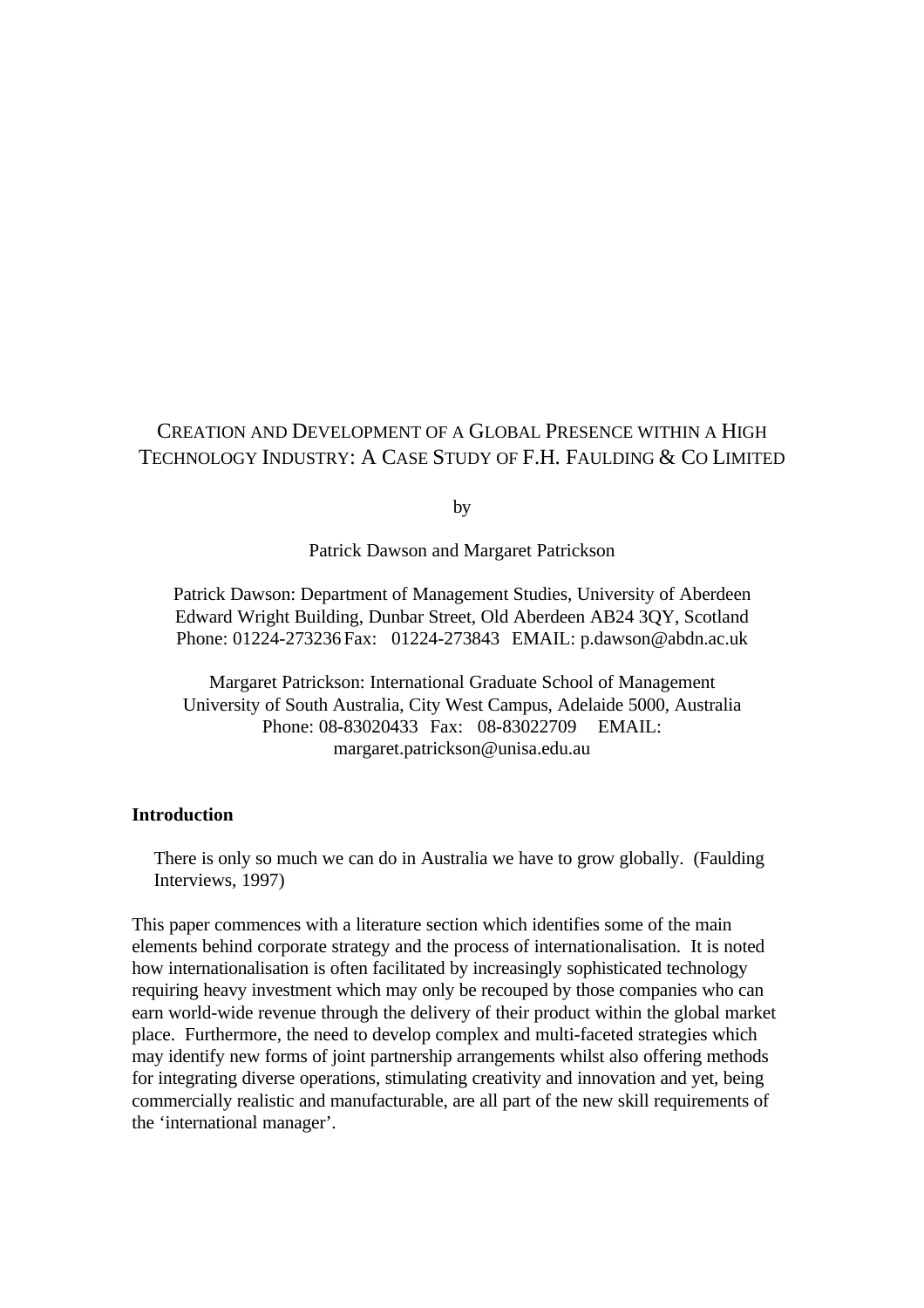The main body of the paper then presents a case study analysis of the emergence and growth of a pharmaceutical company which has developed from a regional business to a global player within the health care industry. The case commences with some background information on the Faulding company which is followed by an outline of their five key pillars associated with product development, process innovation and the future strategic direction of the company. The critical aspect of human resource management is then examined in charting some of Faulding's key initiatives and HR strategies (such as, teamwork, empowerment, creativity and communication). The process of breaking with the traditional culture of a local Adelaide-based company to becoming a national and international player is discussed and it is shown how Faulding has expanded its operations world-wide whilst maintaining its head office in South Australia.

In turning attention towards corporate strategy and company acquisition, the case examines the pursuit of a global technology forum through the commercialisation of Eryc. Through the acquisition of David Bull Laboratories Faulding proved successful in establishing a fully vertically integrated injectible business. However, this change is also used to highlight the human and cultural elements associated with growth and the problems of integrating companies which have very distinct operating cultures. Some of the issues around this transition are elaborated and the need for a 'cultural shift' to meet the needs of customers within the global market place is discussed. The creation of a company which is able to cross disciplines and functional barriers in the push for the ongoing commercialisation of products world-wide is described and the strategic objective of creating a 'seamless organisation' is briefly analysed. The paper concludes by stressing the importance of contextual adaptability, the value of developing holistic employees, the need for international management skills, and the flexible capacity for companies to identify and act upon new strategic opportunities.

#### **Corporate Strategy and the Process of Internationalisation**

The late 1980s speeded up the restructuring of many major national organisations both here and abroad in response to the gradual shrinking of borders that had been underway since the end of the second world war (Ohmae, 1990). Concentrating on narrow home markets became unsustainable for an increasing number of industries as they suddenly found themselves facing overseas competitors in their home territory. Established international industries such as pharmaceuticals, where heavy costs were involved in developing new products to the level acceptable to stringent drug administrations in major user markets such as, the United States and Europe, were at the forefront of such movements. Since early this century the pharmaceutical industry has been dominated by multinational giants. Three Swiss firms between them accounted for 15% of global business in 1978 (Hazelmere, 1978).

Internationalisation is facilitated by increasingly sophisticated technology and normally requires heavy investment in infrastructure to improve communication between units. For many industries new product development outlays are extensive and can only be recouped by those companies who can earn world-wide revenue through the delivery of their product on the international market. Hodgetts and Luthans (1997), for example, cite earlier work by Main (1989) which reported how the time and cost of developing a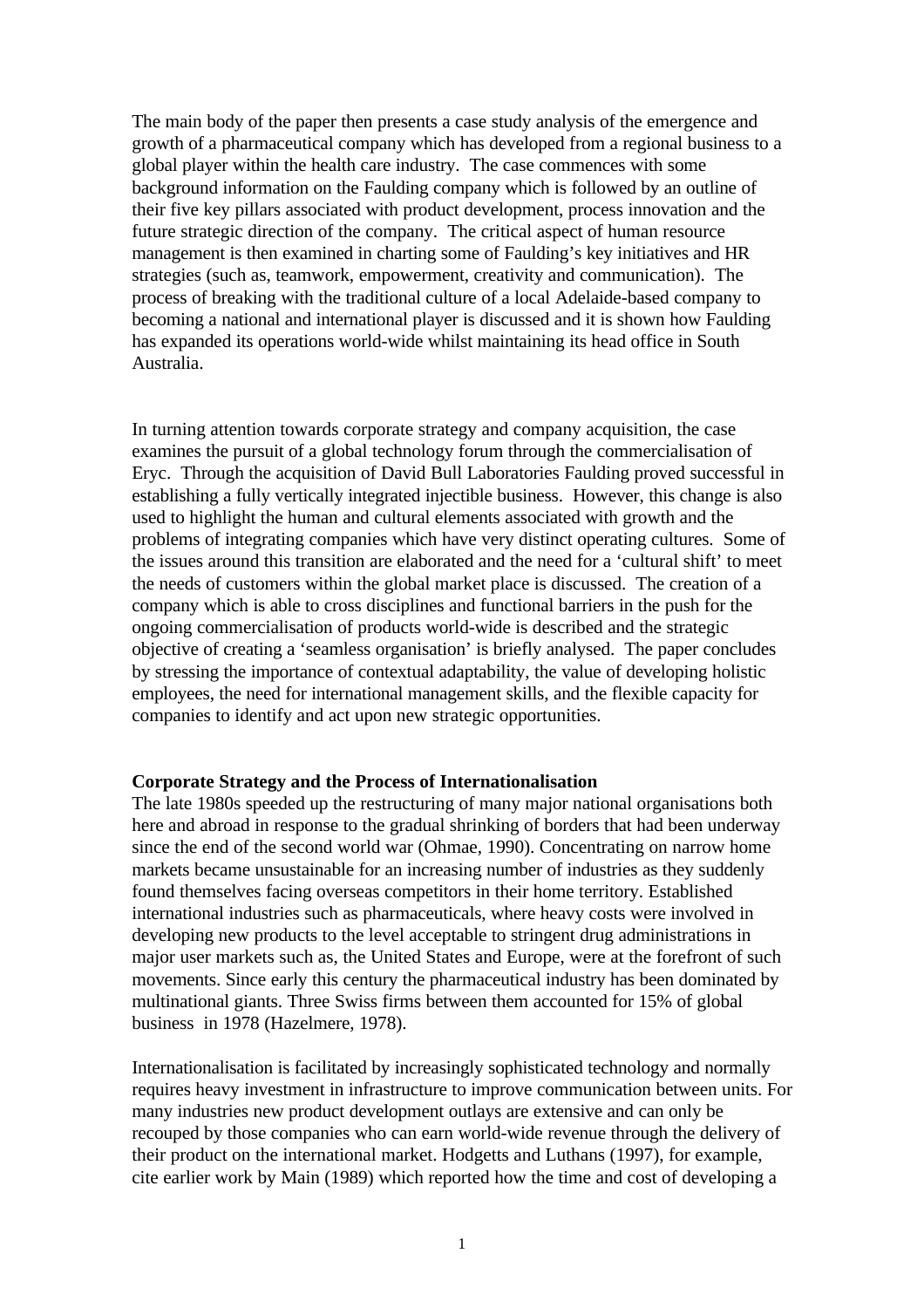new pharmaceutical product had risen from 4 to 5 years and US\$ 16 million in the 1970s to 8 to 10 years and US\$ 250 million by the late 1980s. Such costs can only be underwritten by huge conglomerates and smaller organisations may need to combine their resources into a consortium with global connections so that costs can be recouped quickly. Nor has the advent of the global explosion been confined to pharmaceuticals. Other industries have faced similar pressures and sought similar opportunities. The increasing flood of organisations seeking to expand their market through internationalisation has accelerated to such an extent that it has stimulated a proliferation of publications which examine the factors contributing to growth and success. Hodgetts and Luthans (1997: 509), for example, concluded that global operations are often characterised by loosening of the linkages between the company and the home based economy, and a tendency to locate major cost centres in low labour cost nations to take advantage of changing world demographics.

Significant areas of emergent concern include cross cultural negotiation, and formulating global strategy for marketing and operations. Forms of joint partnership arrangements are a third area of focus as these have now become essential to provide both the necessary capital, the technological knowledge and the key understanding of varied marketing and distribution systems within national states. Byrne (1993), for example, has coined the term the "virtual corporation" to describe the emerging networks of companies, sometimes temporary arrangements, which combine together to share skills, and provide easier access within global markets. His work builds on that of Ohmae (1991) who concluded that pressure would increase for companies to forge alliances which involve closer degrees of sharing and move away from the early forms of short term convenient arrangements which comprised little more than cheap and easy ways of responding to uncertainty.

Given that companies can no longer afford to do everything themselves, partnerships contribute to the defrayment of high level fixed costs but they also involve some sharing of control. Such relationships will only strengthen if based on a degree of mutual cooperation. The key according to Bartlett and Ghoshal (1991) is to seek an arrangement whereby one's own distinctive competencies are balanced or supported by those of one's partner so that each gains something substantial from the alliance.

Globalisation has also significantly changed the skill requirements of the senior management group. These new breed of managers are expected to be able to successfully overseer, co-ordinate, negotiate, and integrate operations and people across national boundaries and cultural territories. Research aimed at clarifying an essential set of skills for the global manager expanded strongly in the 1990s (Barham and Devine, 1991) and a recent study undertaken largely in Europe by the Ashridge group in the UK ( Barham and Wills, undated) found two major sets of competencies were needed. First, the so called "doing" skills which included crafting international strategy, cross-border co-ordination, mediating and acting as change agent. Second, the personal skills of stress and time management; together with "being" skills which included cognitive complexity, emotional energy and psychological maturity.

Yet, just as managers have had to develop a new set of skills to respond to the demands of the increasing numbers of companies investigating opportunities outside their traditional domestic arena, so too have organisations needed to confront the issue of how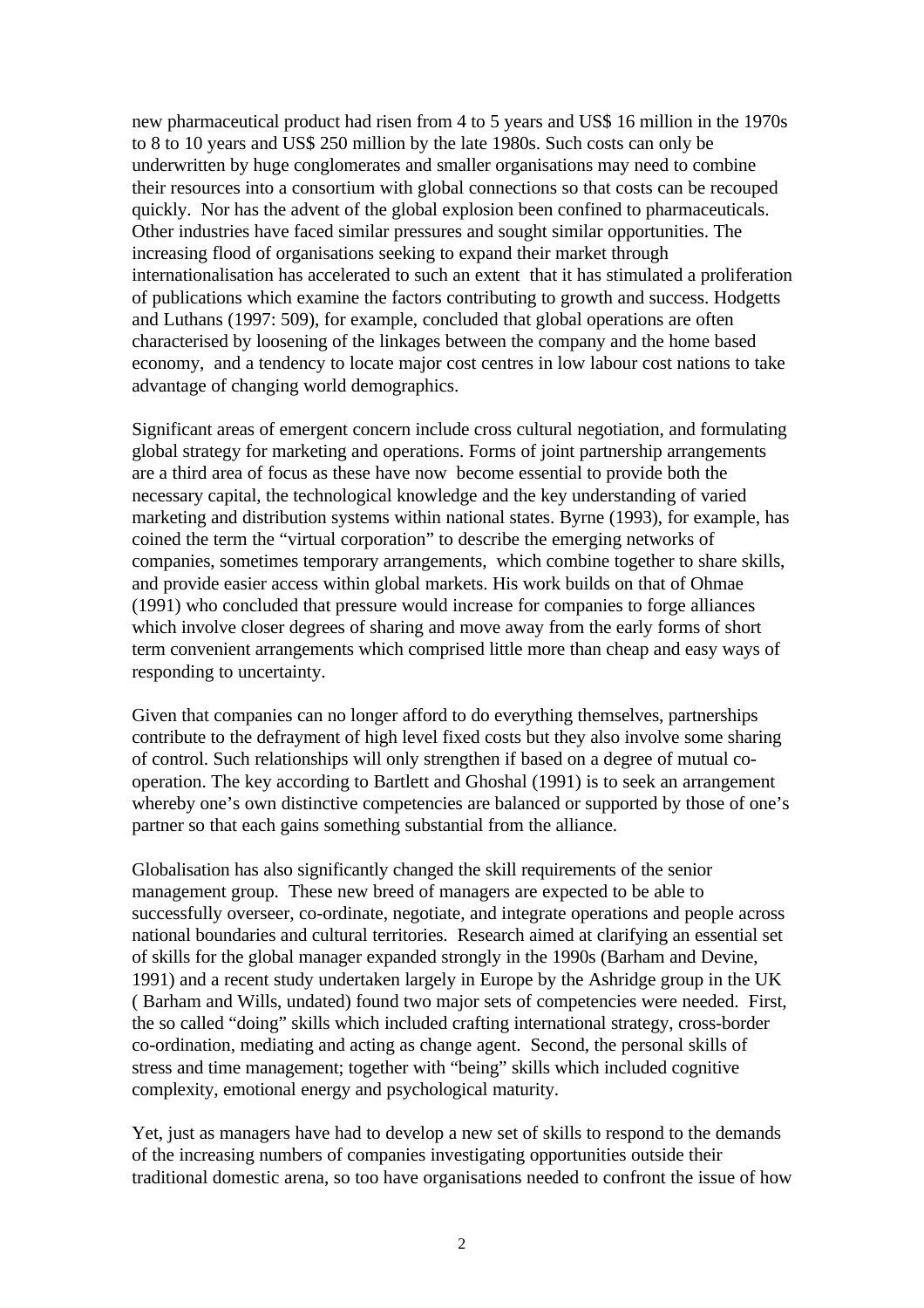best to organise themselves to cope with their expanding new environments. Achieving the appropriate balance between the demands of co-ordination and decentralisation has emerged as the key conundrum of the late 1990s. Bartlett and Glosal (1989) have argued that organisations can no longer afford to base their strategy on a single focus but rather, their strategy must be complex and multi-faceted reflecting the complexity they now face. Every part of the structure needs to collaborate, and solve problems collectively. They recommend socialisation and co-option as likely to assist with the changes in mindset needed to underpin a successful transition.

Others recommend internationalising the board (Coulson-Thomas, 1992), careful choice of international partner (Woodside and Pitts, 1996), creating a common vision (Koopman, 1991), achieving a balance between autonomy and integration (Yip, 1992) and both thinking and acting globally such as, resolving all serious dilemmas from the perspective of the global unit even though individual national units may be disadvantaged ( O'Hara- Devereaux and Johansen, 1994). Technological innovation has enabled facts, knowledge and ideas to be globally dispersed simultaneously and created a demand for those who can synthesise, summarise and share their understanding across cultural and language barriers. Hence how to capture this learning for the benefit of the entire organisation can become a key issue.

In their study of 39 global companies, Marquardt and Reyolds (1994) identified six critical components which they believed contributed to the success of transition. Many of these replicate factors mentioned above. They include the ability to convey operations across cultures, establish alliances across political and idealistic divides, make investment decisions from a global perspective, establish fluency in several languages, encourage continuous learning, and value corporate diversity. Building on the work of Nancy Adler (1986), they suggest organisations in their transition toward globalisation typically go through four stages - domestic, international, multinational and global accompanied by the four learning phases - foundation, formation, continuation and transformation as originally conceptualised by Jones and Hendry (1992) in their studies of learning organisations. Activities which facilitate the process can range from team based learning, risk taking, empowerment, establishing systems to disseminate new knowledge, and generally creating and fostering a climate for continuous improvement. Case studies involving the 39 benchmarking organisations indicate that fundamental changes in terms of the way work is processed, but more importantly in the mindset of staff, are an integral component to successful transition into the global environment.

Though similar sentiments are expressed by the majority of writers, it is only through examining individual cases that examples of dispersion, integration, and collaboration can be understood in terms of their emergence and impact. Willingness to constantly confront and resolve unfamiliar problems, to continually re-examine and rethink existing ways of operating needs to become an integral part of company culture, fostered and rewarded at every opportunity. It is to an examination of a particular case, that the remainder of the paper is concerned. In the following analysis we will present a story of how one small organisation in Australia, which developed a new technique for modified drug release in patient treatment, was able to capitalise on its innovation and become an international player within the health care industry.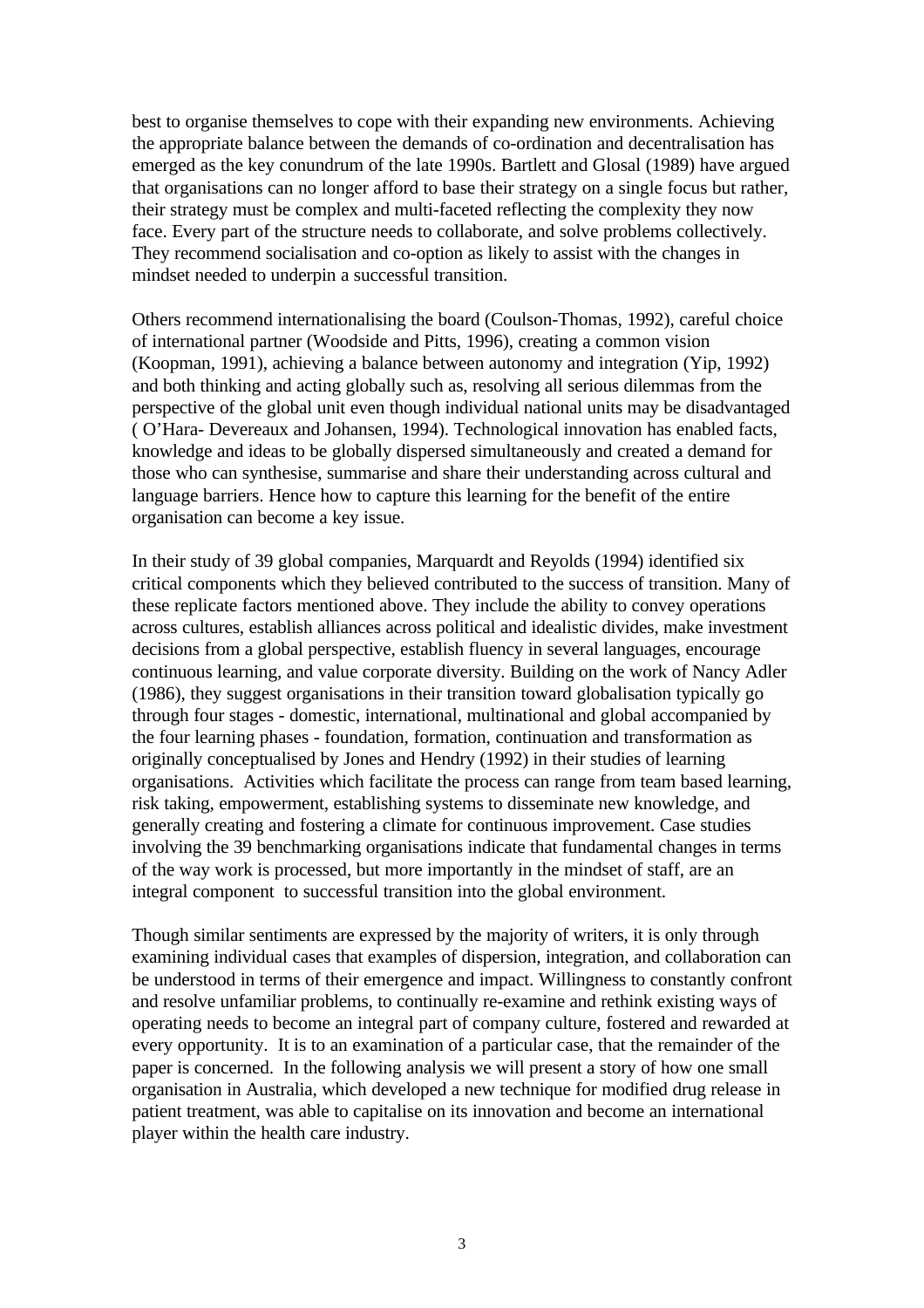#### **Research Strategy and Methods**

The Faulding case study commenced in July 1997 with the aim of examining the process of managing the transition from what was formerly a local organisation manufacturing predominantly non-prescription pharmaceuticals to what is now a global company manufacturing both prescription and non-prescription drugs and distributing these within a global market. The research is being carried out over a three year period and consist of four main parts. Part one will address past changes through employing a reminiscence based methodological approach supplemented by perusal of archival records. This research has been ongoing since July 1997 and will continue throughout 1998. Part two will address the present state of the company and its plans for the future and will aim to integrate information from in-depth interviews, company documents, and media comments on the company. At the time of writing, this is the current stage of the project and a number of interviews have been held with senior managers at the Salisbury site in South Australia. In is anticipated that Part two will unfold into Part three, comprising a number of more detailed and more specialised research studies. Part four will involve comparison of the data at Fauldings with those from comparable organisations overseas, namely, Scotland. Confidential interviews will be undertaken with senior managerial staff and a cross section of less senior staff at Salisbury and at other South Australian locations. These interviews will be tape recorded and subsequently transcribed and their content analysed. Interviews will be semi-structured directing respondent focus to a series of issues relevant to the change process. It is anticipated that the study will be completed by 2000.

#### **F.H. Faulding & Co Limited**

The Faulding company started over 150 years ago as a small retail pharmacy located in Rundle Street, South Australia. Since these early days the company has grown substantially investing in manufacturing and research facilities and negotiating licensing agreements for the international marketing of its popular products. Apart from the development and manufacture of pharmaceutical and household products, the Faulding Group has also been heavily involved in wholesaling and distribution. For example, the wholesaling divisions in Australia distribute approximately 20,000 lines with a 43% of the national share of the market. Today, the company has markets in some 50 countries, employs over 3,000 people and with an annual turnover in excess of \$1 billion is one of Australia's major public companies.

During their early years in Adelaide, there were a number of natural products, such as, 'Solyptol' which was derived from eucalyptus oil. Following the forming of a partnership with Luther Scammell in 1861, the company grew and by the late 1890s had expanded to Perth in Western Australia. In the 1940s, a plant was constructed to produce Penicillin and shortly afterwards, Faulding became a Public Company (although apart from one individual, all the Directors were family members). Through out the twentieth century the company continued to expand their Australian operations and by the mid-1970s with the development of 'Eyrc' - a delayed-release form of erythormycin the international push into the development and production of innovative drug delivery systems had began (see, Donovan and Tweddell, 1995).

In 1977, Eyrc was released into the Australian market and was soon a commercial success world-wide. These achievements on the world market was followed by the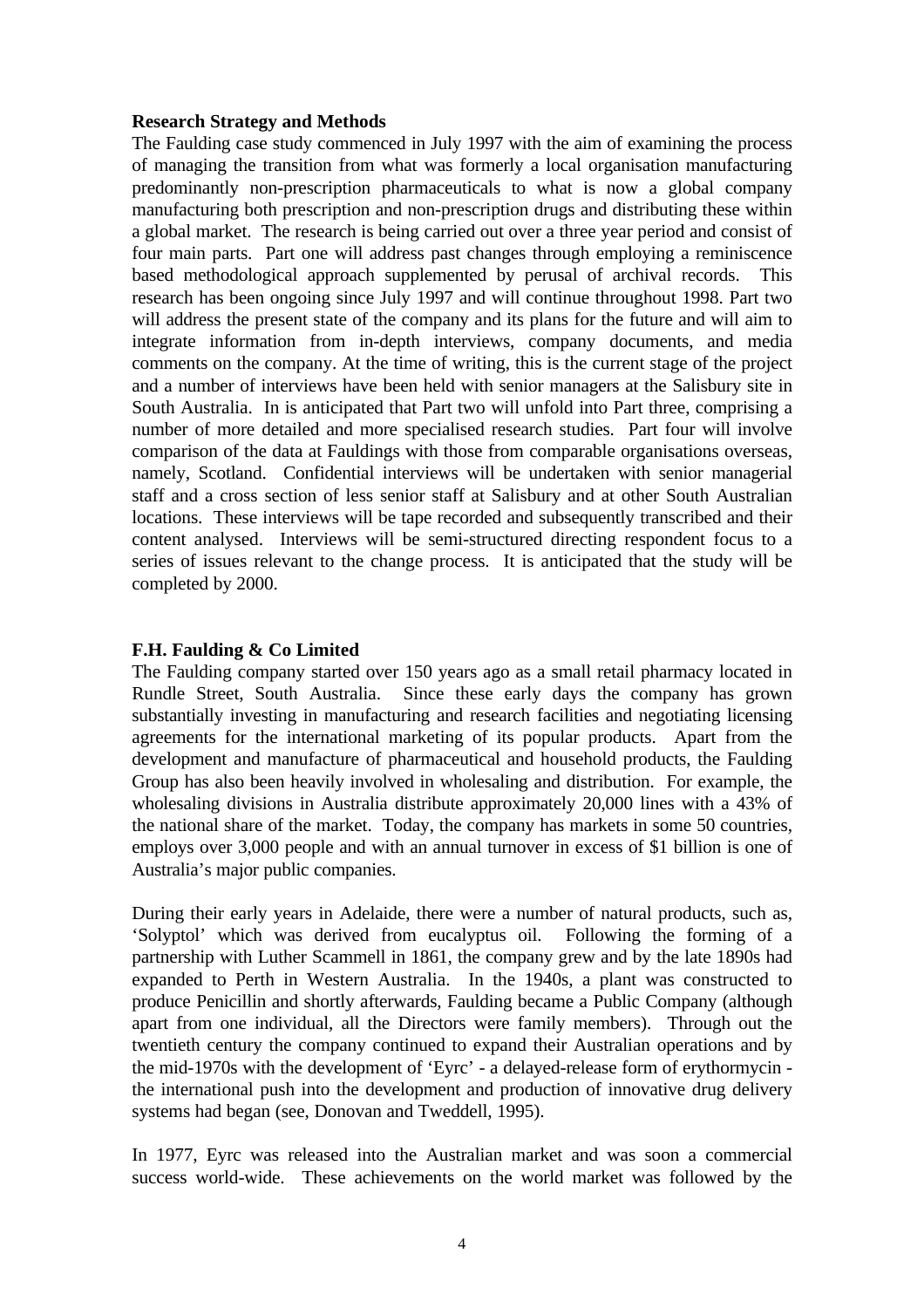development, production and marketing of other products, such as 'Doryx', which by mid-1987 had captured 12% of the US market for this particular antibiotic (Donovan and Tweddell, 1995). In 1988, another sustained released drug was released, but the theophylline drug for Asthma ('Austyn') proved to be a technical rather than commercial success. During the 1980s, Faulding also acquired the Melbourne-based David Bull Laboratories (DBL) which produce generic injectible anti-cancer drugs and in September 1985, an office and distribution centre for DBL was opened in Warwick, England.

By the early 1990s, all of the Faulding manufacturing facilities were concentrated in new premises at Salisbury in South Australia and in January 1993, Faulding Pharmaceuticals and David Bull Laboratories merged into the Faulding Pharma International Division. One of their main successful products of the 1990s has been 'Kapanol', this controlled release morphine product commenced on the Salisbury site in 1994. However, the 1990s has also witnessed a failed attempt to expand through further acquisition. An attempt in Queensland was blocked by the Trades Practices Commission who were concerned about the consequence for restrictive competition. In practice, this judgement sent a strong signal to Faulding that alternative strategies would be required to increase market share in the future. In response, they have taken over an operation in New Jersey, USA (Kalipharma) which is now under the name of Purepac Pharmaceutical Co. In August 1994, they also acquired a 90% interest in Fosham Horizon, which is located in the Guandong Province of China. The facility manufactures western pharmaceuticals and is also involved in the production of traditional Chinese medicines.

## **The Way Forward: The Five Pillars of Success**

A lift by F H Faulding & Co Ltd's core pharmaceutical distribution business and a turnaround by its US division have injected earnings growth into the company which yesterday posted a 48 per cent jump in new profit to \$41.56 million. Dr Ed Tweddell, the managing director of Australia's biggest health-care company, said the result would have been brilliant if not for its Chinese operations which suffered a \$5.2 million operating loss and forced the company to book \$7 million in abnormal restructuring costs. 'All our business seems to be moving in the right direction so we have cause for significant optimism about the year ahead,' Dr Tweddell said. (Australian Financial Review, September 2, 1997: 21)

In looking towards the new millennium, Faulding is committed to continued growth and the maintenance of a culture of innovation. Faulding's main area of expertise centres on the provision of innovative health care delivery systems which service the changing needs of the health industry. Within this focus, they had built up considerable knowledge and experience on product and process development, manufacturing and distribution. There is currently ongoing investment in new technology for manufacturing plant and equipment at their operations in South Australia (Salisbury), Victoria (Mulgrave), New Jersey (Purepac) and the Guandong Province of China (Fosham). The main national and international outlets for their products lie with: retail pharmacy (chemists) hospitals (including nursing homes), general practitioners and the supermarket/grocery store. With changing legislation and a shift in potential outlets, Faulding is preparing itself to meet the challenges of operating within an increasingly global market place.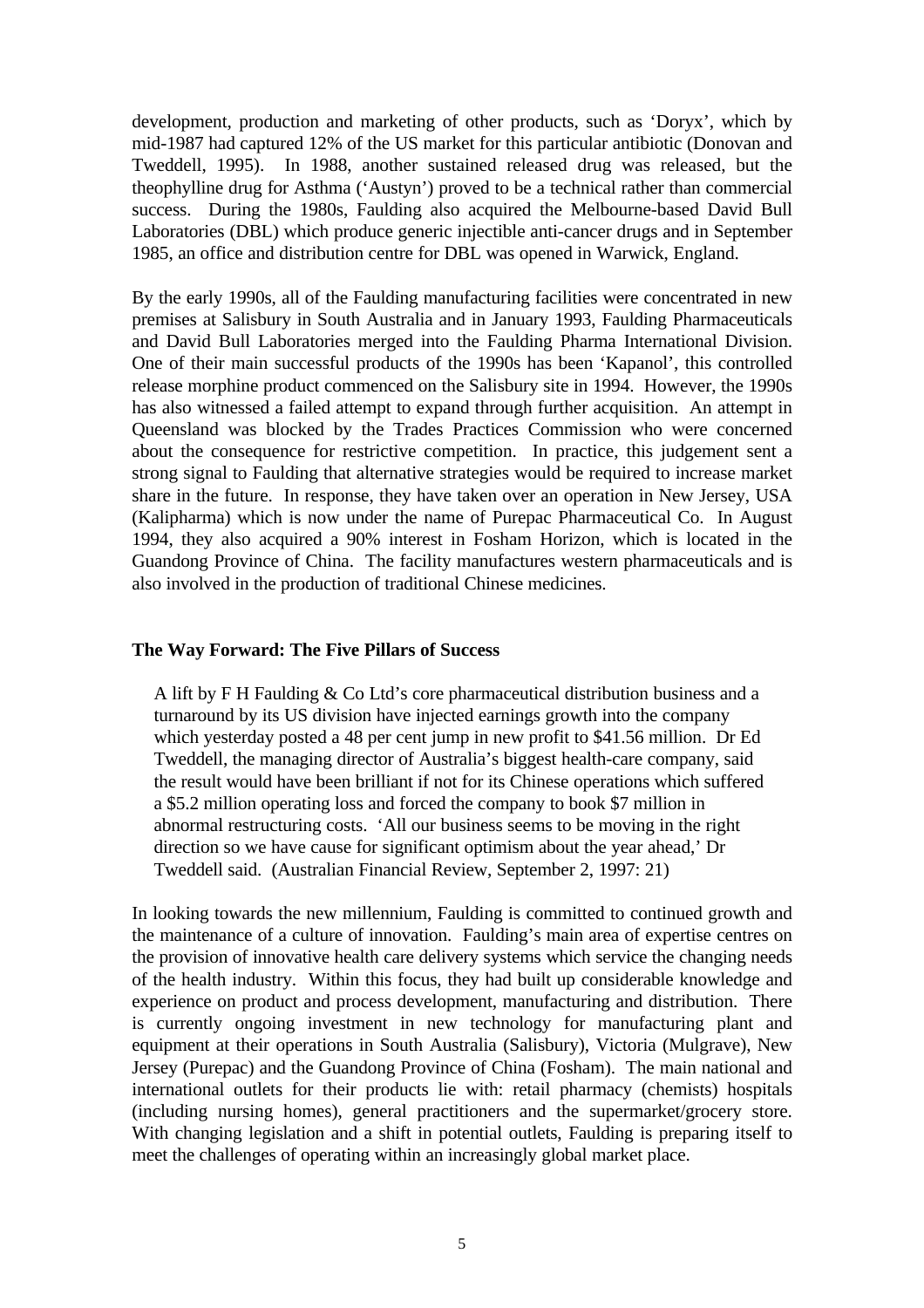In developing their strategy for the future, The Faulding Pharma Group are concentrating their attention on what they term 'continuous innovative thrust' rather than investing large sums of money on long-term projects which may (or may not) provide the 'strategic leap' of a new product. Underpinning this strategy are five key pillars associated with product process innovation and progress, namely:

- 1. Faulding sustained release morphine, which is currently marketed world-wide.
- 2. Taste masking (which goes under the name of 'Rainbow'), essentially an extension of polymer coating technology into the microparticulate area.
- 3. The production and distribution of modified release products (those coming off patents) in the US.
- 4. The development and manufacturing of new anti-cancer drugs at the Mulgrave facility in Victoria, Australia.
- 5. Continuation of Faulding's development of injectible delivery systems for use with anti-cancer and pain control drugs.

As Peter Donovan and Ed Tweddell comment on their history of Faulding and the need to respond to a people-oriented health industry:

The challenge will be to contribute to the solution of health care problems with the focus on total patient management as distinct from the treatment of an isolated disease episode. (1995: 151)

## **Company Growth and Changes in Human Resource Management**

Prior to 1988, the Human Resource (HR) team in Faulding comprised only three people. This HR team was located at corporate head office and would provide operational support through regular visits to various sites. Since 1988, a far more decentralised human resource support team has evolved through the placement of HR staff within the divisions. This shift away from a centralised system was driven by a number of factors, not least of which, was in response to the growth and expansion of the company. As Faulding continued to expand their operations and take on more staff, it became increasingly difficult (from a corporate standpoint) to keep abreast of what the real issues were at an operational level. Consequently, in the early 1990s it was decided that the divisional human resources function needed to align itself a lot closer with what was actually happening on-the-ground. Placing human resource management into the divisions enabled the HR function to become a part of the divisional planning process and also brought HR personnel closer to the 'voice' of the employees they were servicing. In bringing about this change, the newly devolved HR teams are now able to provide a service which is more in keeping with the needs of employees within the divisions.

Currently, there are eight HR staff at corporate headquarters and there are monthly meetings when all the divisional human resource managers within Australia get together. During these sessions, various site issues are discussed and those of a more global nature are also reported and the implications for the various divisions examined. For example, if there is something which is going to be developed on a group-wide basis, such as, competency framework strategies through to motor vehicle policy, then these will be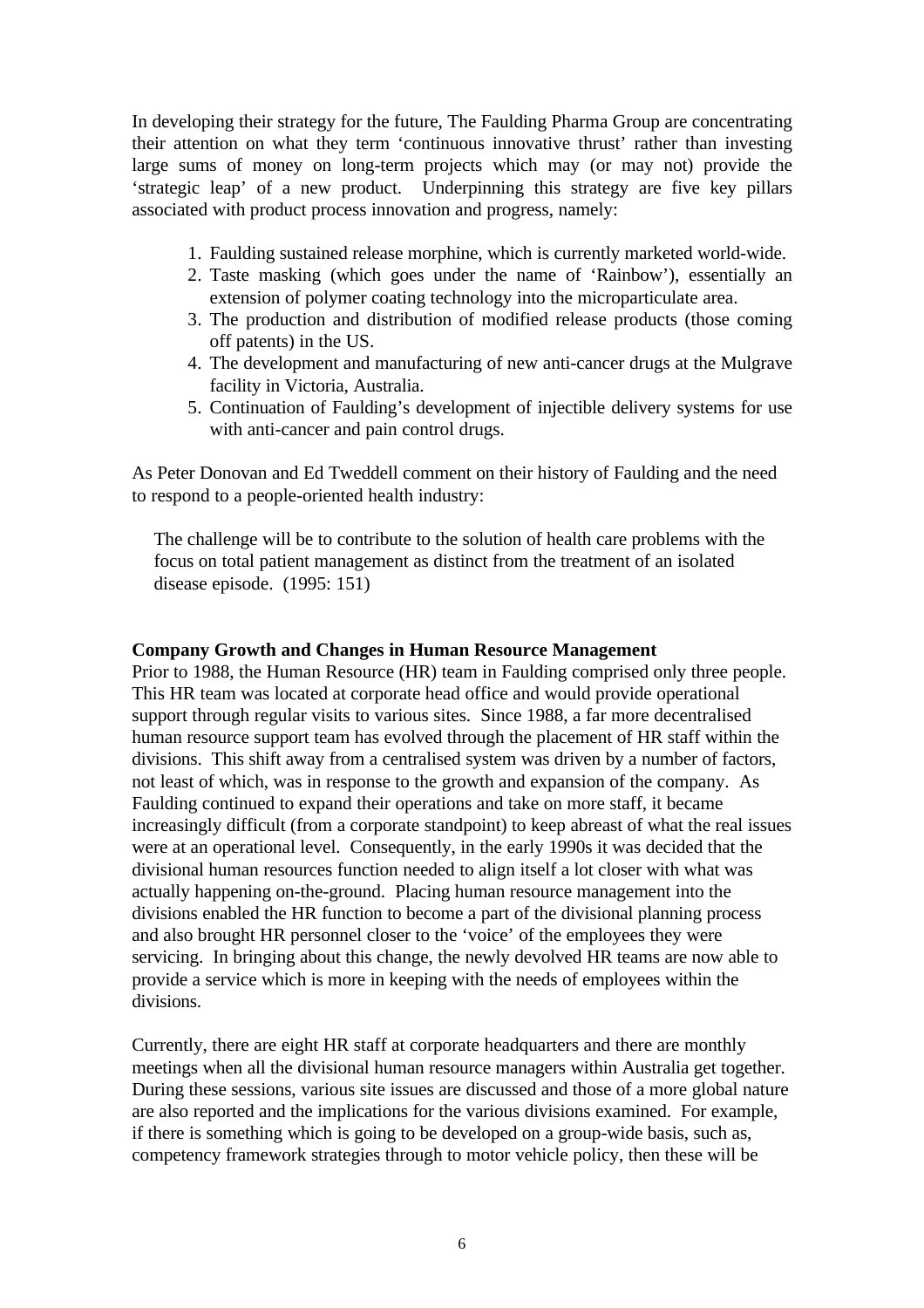discussed and developed as a team. In terms of actual implementation, these may then be adjusted locally to meet contextual site conditions.

At the corporate level, there is also regular liaison between the various group leaders. For example the Group Human Resource Manager maintains an ongoing dialogue with the Vice President Development and Operations. As the latter indicated:

Ultimately I am the person responsible for the outcomes of the endeavours of 800 people and I have to have a reasonable degree of freedom to get that working in an optimum way. Just as long as it doesn't violate fundamental corporate values and does not compromise what is going on in other divisions. There is that general sort of balance which you have to take into account. Your certainly couldn't go into a free car policy, if another division which is actually a part of the group had a policy which goes in a completely different direction. That is where it is very very important to have this liaison and balance. (Faulding Interviews, 1997)

In developing their HR strategies, Faulding have identified a six core values of the organisation which underpin their aims. These are as follows:

- 1. *Communication*: to provide an environment where open, honest and effective communication can flourish.
- 2. *Creativity*: to encourage new ideas and their exploitation through incremental improvement and quantum leaps that add real value.
- 3. *Empowerment*: to devolve decision-making and encourage the development of a leadership culture in which performance and quality are measured against agreed objectives.
- 4. *Integrity*: to promote ethical behaviour and honesty with a recognition of responsibilities to other employees, partners, shareholders, the community and the environment.
- 5. *Performance*: the achievement and attainment of a high standard of performance, securing maximum shareholder value by that performance.
- 6. *Teamwork*: to work together in the development and utilisation of skills in the pursuit of the highest standards of performance (see, Hanisch, 1997: 54).

In the view of one senior manager, companies should spend more time and effort in developing their own employees, before looking towards external recruitment as a solution to company personnel needs. It was claimed that although external candidates may look good on paper, in practice, they may often fail to deliver the results expected. In describing the type of personality traits required of staff, the following comments were made:

The one (traits) I look for is definitely inter-cultural skills. You know people that can relate to different cultures. Now whether it is the culture of manufacturing versus accountants, whether it's the culture of feeling reasonably comfortable with the Japanese person, German or Serb, it doesn't matter. It's just feeling that sort of comfort. You know people who don't see boundaries around themselves. People who can get into the health culture and see that overview. That's what attracts me and those are the people that we want along…If you work with your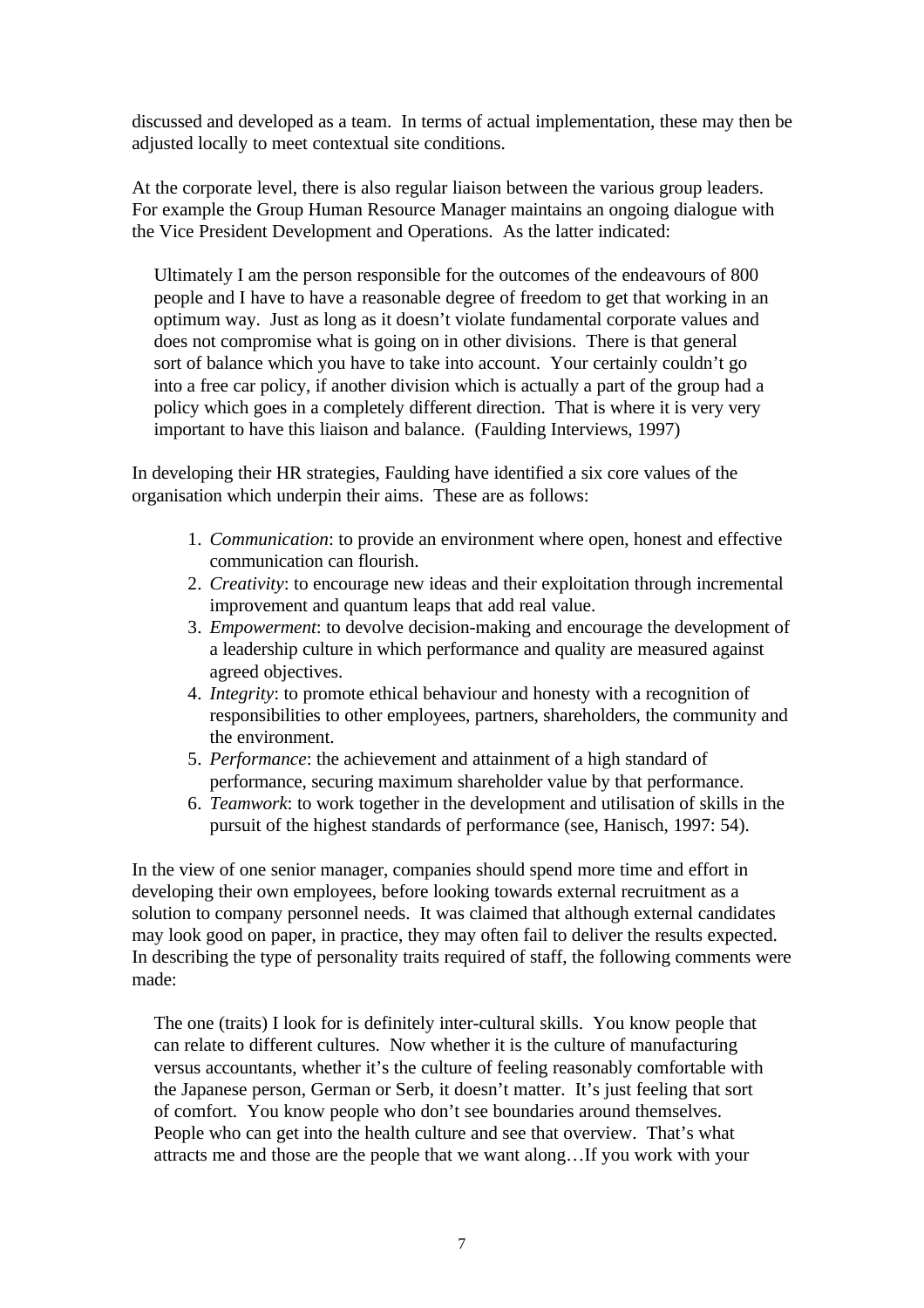own people you have an element of uniqueness built-in. (Faulding Interviews, 1997)

#### **A Family Company or an International Player?**

In reflecting on his eleven years with Faulding Pharma International, the Innovation Director noted how there was an uncomfortable transition associated with breaking the old yet comfortable security of being part of a large family company to embarking on growth and a push for international recognition.

I guess when I came the perception of Faulding which was given to me by very many people - and I think was very true - was that it was an organisation which couldn't decide whether it was still a family company or whether it was really serious about being a late twentieth century publicly listed company. (Faulding Interviews, 1997)

Although it became a public company in 1947, William Faulding Scammell had a major influence on the company as Chairman of the Board and Chief Executive Officer. He acted at Chairman of the Board for twenty years (1969-1989), remaining on the Board until the end of June 1992, when he retired. During this period, most of the Board members were South Australian business men and Bill Scammell acted as a strong paternal figure setting the strategic direction of the company for many years. His major strength rested on his entrepreneurial skills and his ability to identify worthwhile projects. For example, one of the big contributions which Bill Scammell made (in collaboration with Bill Davies) was recounted as follows:

They realised that if you were going to spend the money and devote the resources to develop a prescription drug product you had to look at the world as the market, not whether we would make a profit in Australia. They did that with Eryc. For many years with that product, every time they sold a bottle of it in Australia the company lost money. But they recognised that you had to be selling it in your own country before you could convince other people to do it. (Faulding Interviews, 1997)

There was also a period of uncertainly in the development of the company when it was unclear whether they were developing drugs for Faulding to sale, or whether the company should be developing them for pharmaceutical companies around the world who wanted to tap into Faulding's expertise. These fundamental questions have remained with Faulding for a long time. For example, it has only been over the last three years that the company has crystallised the position it should take within the world market place. Through examining the existing organisation, Faulding's research capacity and cost of developing future 'potential' drugs, the emphasis is now on the commercialisation and distribution of products and in 'delivering innovative and valued solutions in healthcare' (Mission Statement, 1996).

In the drive towards becoming a global player within the international market place, Faulding has expanded its operations world-wide whilst remaining an Adelaide-based company. In fact, a lot of investment has gone into building a new head office in Adelaide and the general view, is that although there may be some drawbacks there are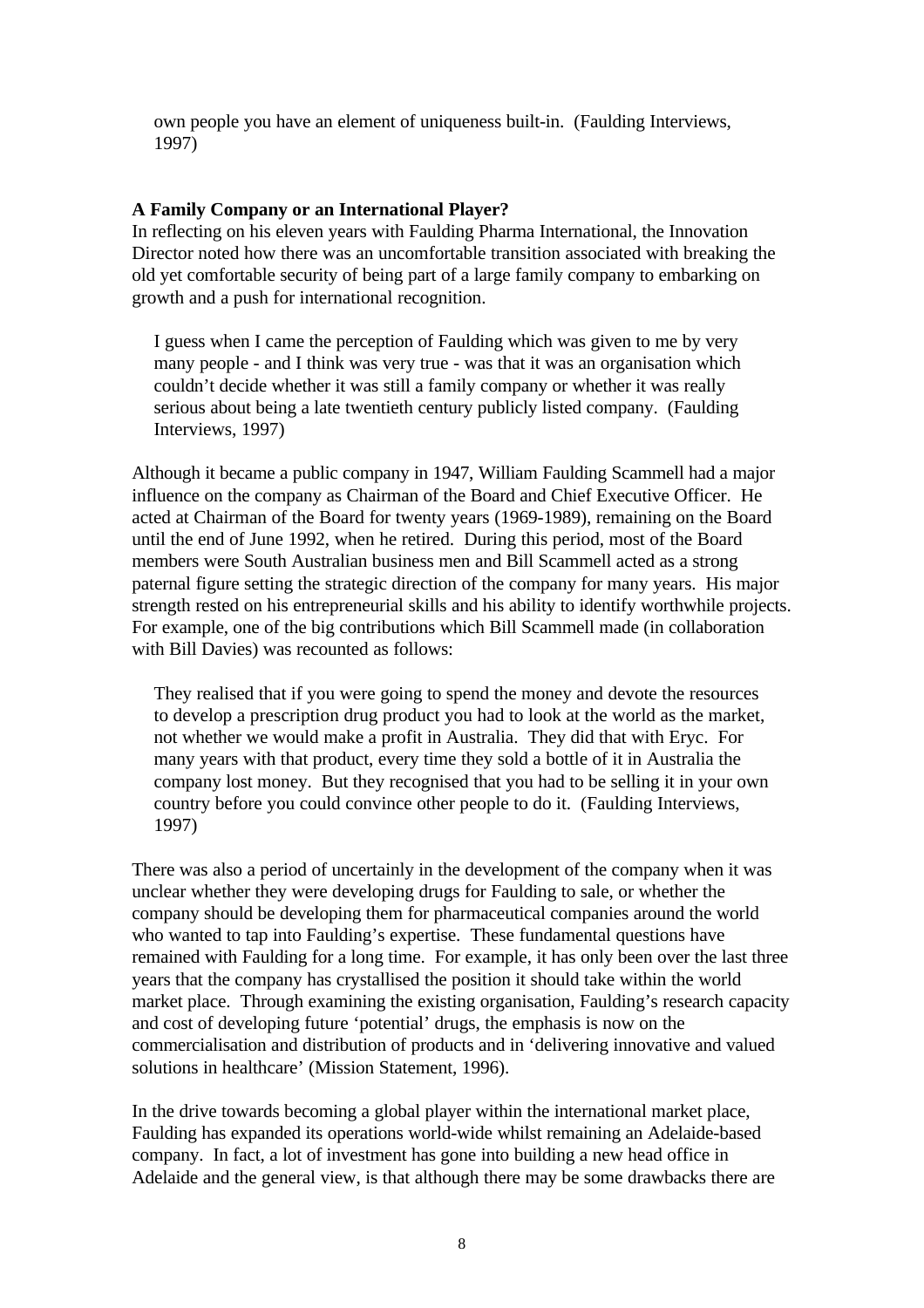also a number of advantages from being located in South Australia. The three main benefits mentioned during the interviews comprised:

- 1. There is a low turnover of staff. Once people settle in Adelaide they tend to stay.
- 2. You can do a lot more test marketing within Australia without it getting into the main stream track.
- 3. The isolation and distance from the main markets means that it is less susceptible to intelligence work and espionage.

Some of the disadvantages centred around trying to attract staff with global experience to Adelaide. For many people who have been active in Europe or America, Adelaide can appear rather small and geographically isolated from the large pharmaceutical markets. It has also resulted in the heavy use of technology to maintain links around the world, and they do foresee the increasing use of technology through the creation of a number of temporary and more permanent virtual teams and collaborating groups. Nevertheless, as one senior manager reflected:

If you started from scratch nobody in their right mind would place a global pharmaceutical company in Adelaide. It's as simple as that. If you put yourself in the global perspective of the market place that we're competing in you would base us in New Jersey, California, London or Osaka. (Faulding Interviews, 1997)

Although the history of Faulding may act as a constraint, or at least a powerful influence, on corporate decision-making about the location of head office and the workplace of the senior management group. The past also provides an historical identity which can provide a sense of stability and a feeling of belonging without impeding future strategic developments or operational change initiatives. This sense of the past and its place in helping to shape the future direction of the company is captured in the following quotation:

One of the key things in all of this is not to lose contact with the past. The last thing a new generation of managers should do is to come in and say that the past is rubbish. Which is a huge tendency for new managers. You need absolute respect for the achievements for what people have done and built up. (Faulding Interviews, 1997)

# **A Global Technology Forum and Cultural Resistance: The Case of Eryc** The move with Eryc and the commercialisation gave Faulding a unique global technology platform. Because technology by itself doesn't get you anywhere. (Faulding Interviews, 1997)

Eryc highlighted the need for a global technology platform if Faulding was to successfully compete on the international market. They needed a capability to commercialise which included a marketing and distribution organisation. At the time of Eryc they did not have this capacity. In order to resolve this block, a strategy for the acquisition of the David Bull Laboratories (DBL) was put into place during the mid-1980s. Once successful, this new acquisition - which was a fully vertically integrated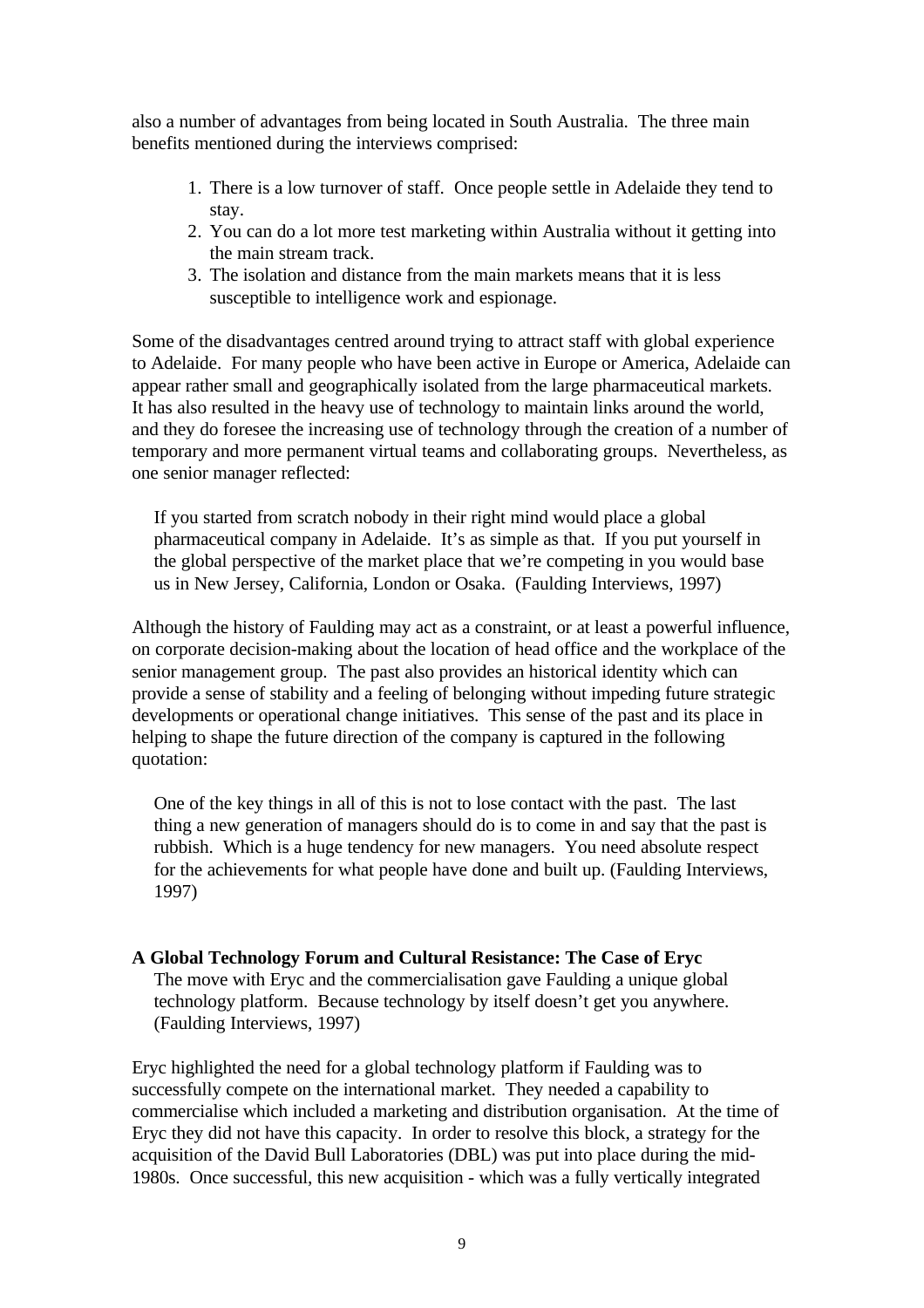injectible business which was just beginning to grow in sales in the UK and Europe enabled the first step to be made towards the globalisation of the Faulding business. In other words, through expanding into a niche market (injectibles), Faulding was able to break into, and become a significant presence, within the international arena.

At the time however, DBL was an expensive purchase and their were problems assimilating the DBL culture with that of Faulding. As one interviewee explained:

It has really only been in the last 3 or 4 years that the people who have been involved in that business have started to appreciate that there is the global company Faulding which they are a part of…I think a key factor was a couple of years back when we started to change the name. So at the moment we still have DBL as a brand name because it was such a well know brand name it didn't make sense to change that. But it terms of the business name, it is out of the business name altogether now. The other thing was when we had some changes at the senior management level, and we actually had people who were managing this site also managing the Mulgrave site. Some of that was good, some of that was bad, but I think that that started the integration. (Faulding Interviews, 1997)

It is perhaps ironic, that the very time that Faulding was moving away from it's historical legacy of a family business it purchased a family company. The management of DBL sought to maintain 'business as usual' and resisted attempts to change the culture of the company. The paternalistic attitudes of management prevented either a quick or smooth integration and for these reasons, it has taken a long while to change the culture of the Mulgrave operation.

At the time, a consequence of this change was the unanticipated tendency for Mulgrave personnel to view Faulding as the main customer rather than the global pharmaceutical industry. Working within this framework, a lot of time and attention was diverted into projects which whilst proving to be technically successful, did little to improve the position of Faulding internationally. Under these circumstances, employee morale suffered. One of the main reasons for this was that although staff were achieving excellent technical results they were not producing commercially viable products which would generate a profit. As stressed by one interviewee, this remains one of the major challenges facing Faulding:

I think that the real challenges are trying to get people to understand the demands of the customer. And that begs the question who is the customer and that is not always easy is it? But understanding the demands of the customer and the environment in which the customer is having to work. And that is the toughest one I think. To a large extent, for most of our workforce here, it is theoretical or intellectually sound but they haven't experienced it emotionally. (Faulding Interviews, 1997)

# **Cultural Shift: Meeting the Needs of Customers within a Global Economy**

In discussing the need to change employee attitudes and to accommodate the needs of customers within a global economy, the story of a disastrous launch of a new product to another country was recounted. Although for reasons of confidentiality the actual events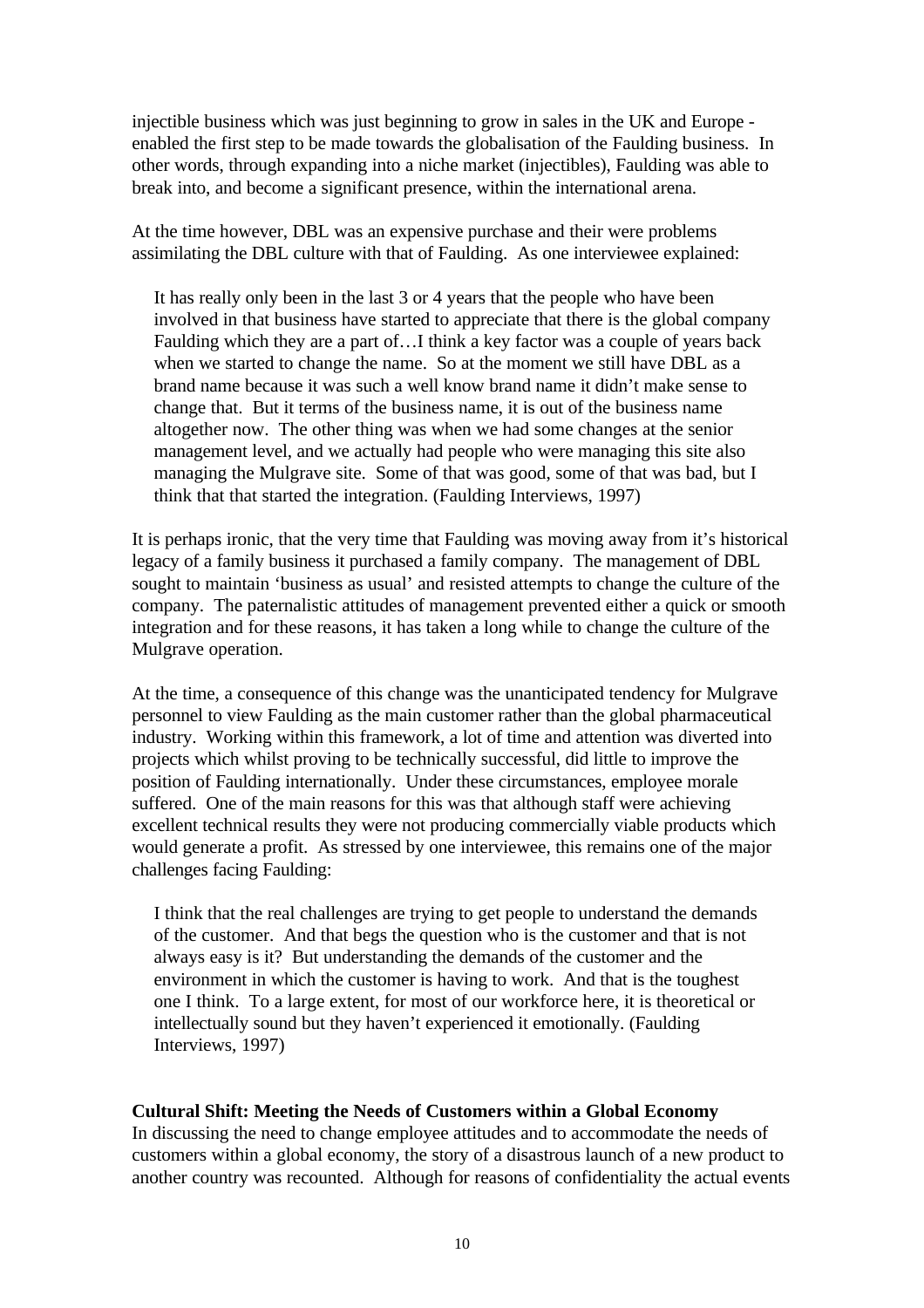cannot be detailed, the general process and outcomes can be described. Essentially, customers within the country in question had certain expectations about quality and generally held the view that products from other parts of the world would often fall below acceptable standards. Working within a compressed timeframe, Faulding delivered the new product to the new market on-time, but:

The launch material was really totally unacceptable because it was just blister packets, there were tablets missing, some scrunched, there were boxes without labels on. And of course, it's the worst thing you could ever have done when delivering the launch of a new product in a new market. (Faulding Interviews, 1997)

This critical event has, however, stimulated a thorough analysis of the human and technical elements which gave rise to this predicament. One of the main findings from the evaluation was that people were tending to work within their own functional patch with little regard for others in the process. Consequently, employees did not hold a more holistic view of what the end point should be to meet customer needs. As it turns out, this crisis situation has presented Faulding with an opportunity to introduce changes within manufacturing. As one interviewee explained:

At that time all of the systems and essentially the culture was set in stone and in a sense it has been very, very difficult to change that on the manufacturing side here. This in a sense gave us a glorious opportunity to go in. There's that delicate balance of forcing through change as opposed to getting change through common sense, but this is an example where just common sense did not prevail. (Faulding Interviews, 1997)

The tendency to look inwards in maintaining a focus on a boundary of tasks, has been a common issue which has arisen at different times within various sites of Faulding's Australian operations. Shifting attitudes towards more of a global mindset is a difficult task and not one that can be achieved overnight. One way in which Faulding has tackled this issue, has been to recruit senior managers who have had considerable experience working within other international pharmaceutical companies. This new group of senior managers are developing strategies and implementing change initiatives to further the cultural shift from a national company to a global player in the health care business. However, as one of these managers noted: 'It is actually quite hard to get that global mentality.'

The process of internationalisation is currently ongoing within Faulding and represents an essential element of their strategic change initiative which aims to create a more responsive and adaptive operational system. Being contextually aware (internal and external) and being able to take a more holistic and multi-disciplinary view is part of the transition, or cultural shift, towards a less parochial and more global mindset. In treating context seriously, there is a recognition that there cannot be a single solution, plan or operational strategy which will service the different operating conditions located in the various sites and divisions within Faulding. In managing these changes, there is also a recognition that there will inevitably be some resistance to policies which seek to redefine traditional ways of working and thinking: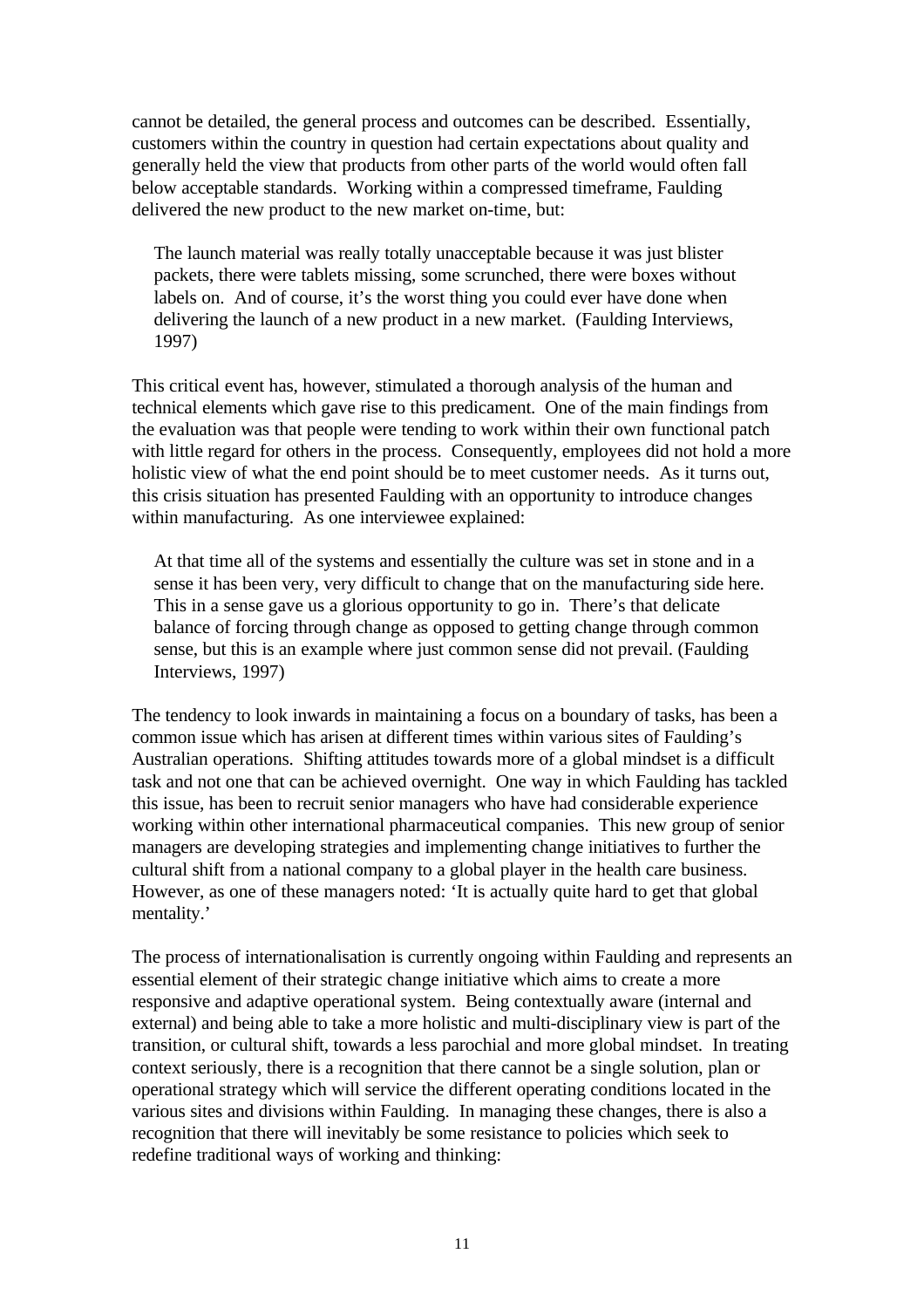Initially there was a scepticism or resistance because people have a belief that what works in one place will automatically translate into another. I don't think you can be further from the truth. Each situation has a unique set of circumstances that have to be addressed. (Faulding Interviews, 1997)

Furthermore, in moving away from a focus on discrete achievements within manufacturing or Research and Development (R&D), the links between business development and project development and then manufacturing have been made explicit. As such, the emphasis is not simply on manufacturing breaking even, or product development launching a new product but, rather, on the linkages between these areas and the benefits to the company as a whole.

## **Towards the Seamless Organisation**

In developing a strategy which emphasises the links between all stages in the commercialisation process from research and development through product manufacturing to the actual finding of customers and selling the product within the global market place, Faulding is attempting to move towards their objective of a 'seamless organisation'. As one interviewee noted:

We are aiming to have just a seamless, fluid organisation. Where you have product development based on management risk and matching it to customer needs with seamless transfers into manufacturing…Traditionally what has happened was as soon as an idea came up it was bolted down. The project was formally started, the specifications were set, just instantly galloped down at the bench. And what you do of course, is that you carry that risk and you haven't reconfirmed with the customer if this is actually what they want. Oh and by the way, nobody has checked to see if it is manufacturable. Pretty simple things when you look back, but that is actually the history of most product development in the company. (Faulding Interviews, 1997)

Under the old way of working, the risks for new product developments were carried a lot longer than they are currently and failure rates were consequently a lot higher. Furthermore, some of the older products which have been 'saved' have nevertheless, presented difficulties for manufacture. In the case of their operations in South Australia, Faulding have implemented an approach where the focus is placed upstream. The main concern is with getting the prototype right, working out whether it can be manufactured, estimating costs and evaluating potential sells and profits from the product. In this way risks are reduced and unfeasible projects are identified far early than was previously the case. As one interviewee explained:

The other inherent problem which this organisation has was that it could never stop projects. You always had what I called a cockroach syndrome. Someone would say look this is not going to fly, you would stomp on it and someone else would say that's my project. You throw another million dollars at it. The years go by, tick tick tick tick. (Faulding Interviews, 1997)

Under current operations, fundamental questions, such as, does it fulfil a need? Does the customer want it? Can you make it? Can you make a profit? Are all asked prior to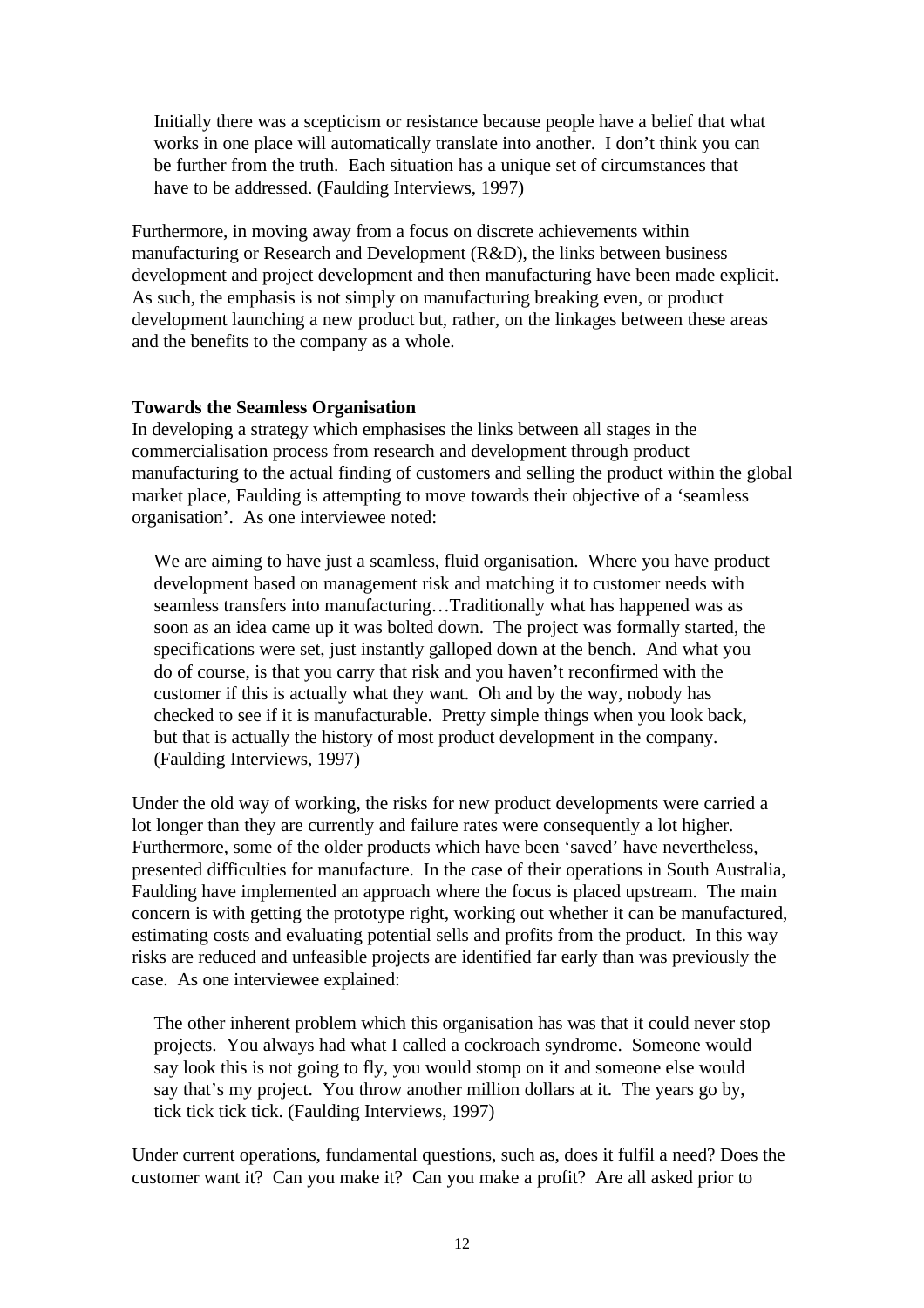committing significant funds to the project. This approach also requires the setting up of multi-disciplinary teams, so that the right combination of expertise is available to answer these critical questions about the research, development, manufacture and commercialisation of new products. Although, it is not enough just to form the team, there is also a need to break down communication barriers within what is, a jargon-based industry. This process is underway at Faulding and some of the experiences of working within these multi-disciplinary teams will be the subject of some of our future research within the company.

#### **A Question of Future Strategic Direction?**

In assessing the future direction of Faulding, senior management all stressed the need to expand and develop as a global player within the international market place. With regard to Australian-based health care, Faulding has just over 40% market share of the distribution business and consequently, it does not envisage any growth in this area. In fact, holding on to this level of market share within Australia is viewed as a hard enough task. For the senior management group, the main issue on health care is how to engage in a successful strategy of lateral diversification, and how to identify and develop products to meet the changing health care needs of the next century:

One scenario is the growth of a health care business stepping into wellness, selfmedication and retail. Further down the track you can say, well, stepping out to getting some of our brands globalised in the retail side. It's a tough slog but it is doable. Then if you were to look back onto the Pharma side of it…the issue is how can a very small player like Faulding, and we are small, carve out a niche and be recognised in that. I think there are two ways. One is we've got to be ruthless in our focus of what we are good at. What we are good at is injectibles. That's the only business in pharmaceuticals where we are vertically integrated. We develop, manufacture, distribute and access end-user, and that end-user is the hospital. Now that's where we've had our successive role out through the acquisition of Mulgrave DBL and then a roll out of our operations globally with our subsidiaries is all related to that core business. Moving selectively into countries where we find that we can get a competitive advantage, get profit…But the future for injectibles is a lot of geographic expansion to move into Latin America, selectively into European countries, and obviously selectively in Asia. You've seen with the roll out strategies that we've got at the moment and our subsidiary base, but it's cautious expansion and constantly building up the product portfolio. (Faulding Interviews, 1997)

Apart from the injectibles and health care business, another major strategic objective is based around the new taste-masking technology under a project labelled 'Rainbow'. In discussing this development one senior manager commented:

Now if you come to the issue of clean taste, it was just not clear we slithered all over the place strategically. The fact is - on drug delivery, which is what clean taste is all about - we're a technology/service provider. It is global. Our client base is global, and it is totally alliance dependent. And that was the thing which was missing in the past: 'oh product development should develop products for Faulding and not for Glaxo.' But why do you sell through Glaxo? The simple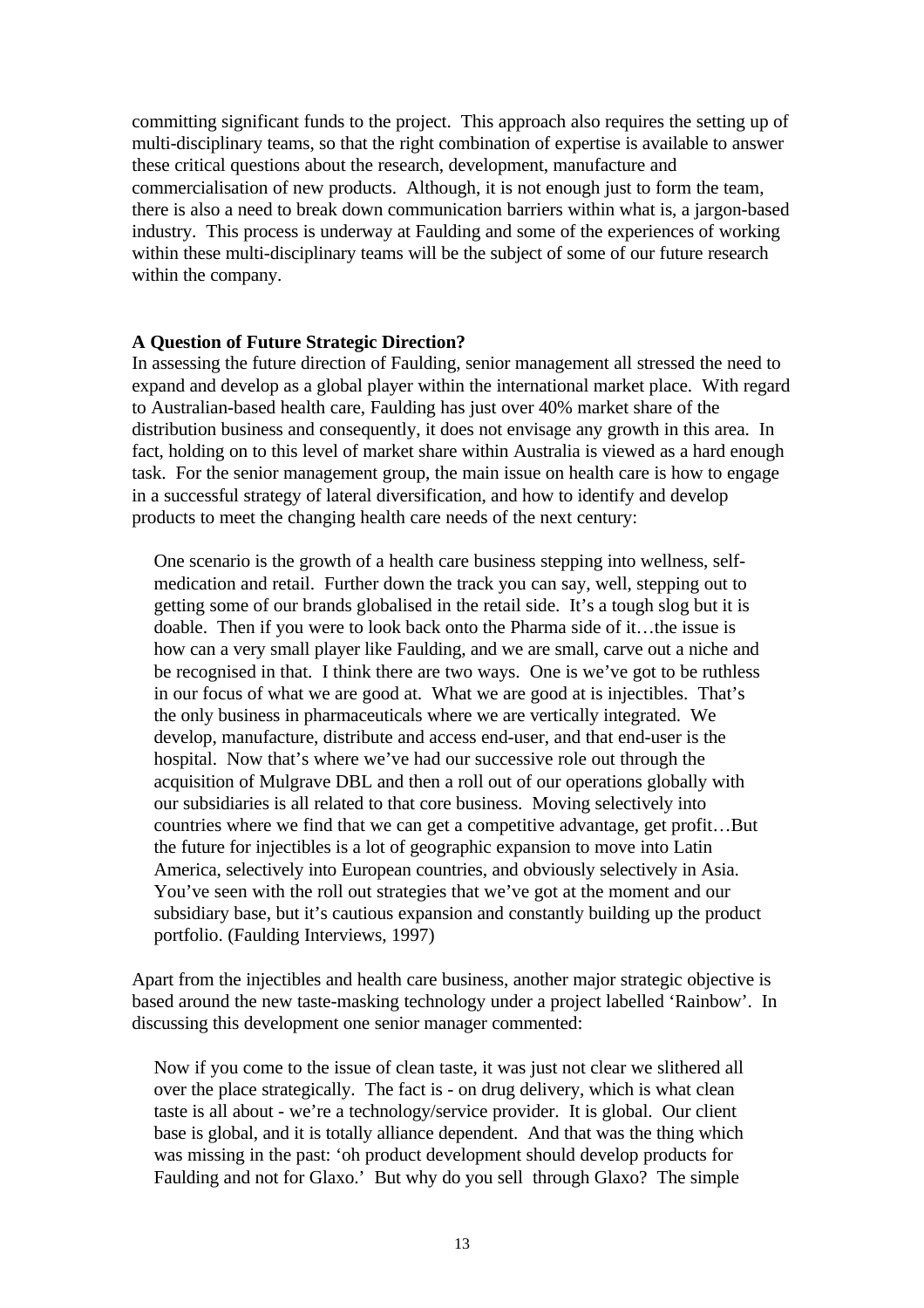reason is that you cannot access the market place through a local firm. The only general practitioners we can access are in Australia and you don't create a strong business on the basis of the Australian population. Pharmaceutical prices here are half of those in the rest of the world. Only 17 million people and 1.5% of the global market. When you look at it in hindsight it is so obvious, the opportunity for making money out of technology is through other people's sales forces and organisations. We do not access the general market in US or Europe for these types of drugs. Here we do, but you don't get an injectible person going out who talks to the hospital pharmacist trying to sell a prescription clean taste drug and that was sort of what was missing. And of course that's where the future is, in a small number of high quality alliances, with usually the big companies. (Faulding Interviews, 1997)

In pursuit of this strategic objective, Faulding has developed a number of strategic alliances with companies in other parts of the world. For example, commercial linkages have been formed with companies such as, Zeneca, Glaxo, Sanofi Winthrop and Knoll. Moreover, the sustained release morphine Kapanol, which is manufactured in Australia, cannot be exported due to import restrictions in countries such as, Japan or America. In response, Faulding has entered into technology transfer agreements with Purepacin in the USA who manufacture the drug in America.

## **Conclusion: Deep Sea Fishing in the Global Economy**

We are well down the track in the US and Europe. We've got other Japanese partners, we've got four different partners in Japan now. It's rolling through the US and Europe for particular drugs and particular applications. (Faulding Interviews, 1997)

Faulding's initial push for the more global commercialisation of a product occurred with Eryc, in the era when Bill Scammell was steering the company. However, in seeking a quick passage to becoming a global company the importance of gaining the appropriate mix between various elements of marketing and technology was overlooked and this in part, may have been due to enthusiastic ambition linked to limited experience at the time. Since the early 1990s, a new and expanding set of strategic alliances have been formed and during this period, Faulding has emerged as an international company with a range of new licensing agreements for the overseas marketing of its Australian-developed products. For example, in February 1992, Faulding entered into a technology licensing agreement with Dainippon Pharmaceutical who currently manufacture Kapanol for the Japanese market; in April 1995, the company acquired an injectibles manufacturing facility in Aquadilla, Puerto Rico; and in the UK, the marketing of Faulding's morphine product (under the trademark Morcap) is carried out by Sanofi Winthrop. These and other strategic alliances are used in the world-wide commercialisation of Faulding products and are an integral part of the future strategic global direction of the company.

One of the key elements surrounding this transition from a local Adelaide-based company to a national and then international player within the pharmaceutical industry, has been Faulding's ability to adapt and change to the shifting contextual conditions and a capacity to identify new strategic opportunities. A spirit of entrepreneurship, a commitment to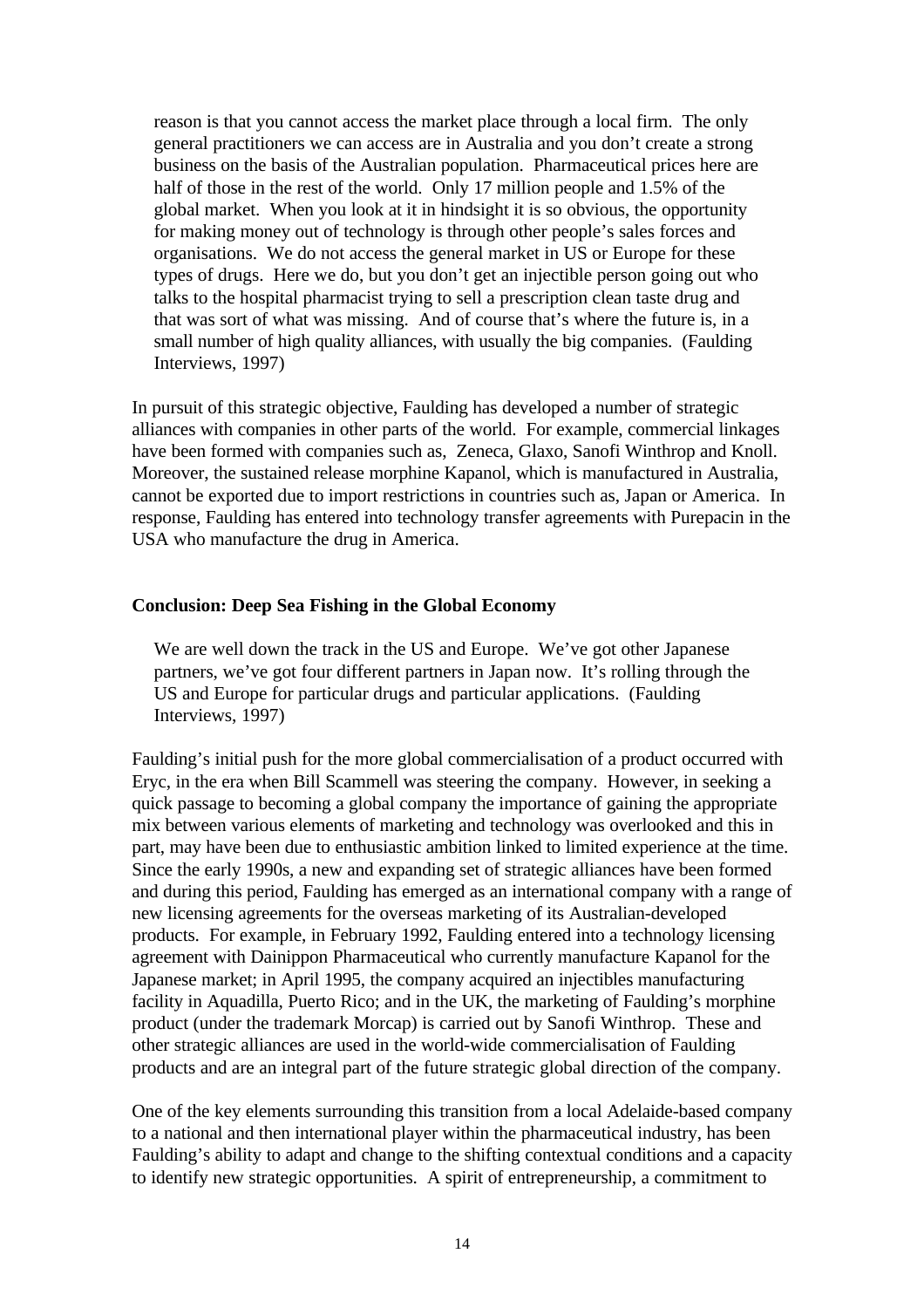innovation, and a recognition of the importance human resource management to the successful implementation of corporate policy, have also been central factors to the development and growth of F.H. Faulding and Co Limited. As one Australian senior manager described:

I think you have got to come to the insight that all organisations pulse like amoeba. There is no single model of a whole. If anybody believes that they are nuts, absolutely nuts. The way of working and organising yourself and the structure will vary according to external and internal forces. And that's exactly what is happening now. We've reached I think, many of us that insight, that in a particular point of time we decentralise and another point of time you may need to centralise something. You may need to get that change going, to get that orientation effective and then you let go. It's no different to deep sea fishing in a sense. (Faulding Interviews, 1997)

Apart from these elements, the importance of breaking down barriers between individuals from different disciplines, operating environments or functional areas, was identified as a key ingredient in the successful transition from a small local company to an international business. The notion of the fluid, seamless organisation which could respond to the needs of customers within the global market place by identifying, developing and producing commercially viable products, was also used to highlight the centrality of contextual adaptability and the value of developing holistic employees. In addition, a new breed of senior manager is required who is able to utilise a global perspective in the process of identifying and acting upon new strategic opportunities. Finally, in the furtherance of their strategic objectives, Faulding have developed a range of strategic alliances with companies all over the world and this strategy is set to continue into the foreseeable future. In this sense, the company is deep sea fishing within the shifting tides of the global health care industry.

#### **References**

- Adler N (1986) *International Dimensions of Organisational Behaviour ,* Kent Publishing Company, Boston, USA.
- Barham K and Devine M (1991) *The Quest for the International Manager: A Survey of Global Human Resource Strategies,* The Economic Intelligence Unit, London UK.
- Barham K and Wills S (undated) *Management Across Frontiers,* Ashridge Management Research Group, Berkhamsted, UK.
- Bartlett C A and Ghosal S (1991) *Managing Across Borders The Transnational Solution,* Harvard Business School Press, Boston, USA.

Byrne J (1993) The Virtual Corporation*, Business Week,* February 8th, pages 98-102

Coulson- Thomas C (1992) *Creating the Global Company; Successful*

*Internationalisation,* McGraw Hill, London, UK.

- Donovan, P. and Tweddell, E. (1995*) F.H. Faulding & Co. Limited 150 years: 1845- 1995*, Wakefield Press, South Australia.
- Evans, S. (1997) 'Spoonful of US medicine helps Faulding's upturn', *The Advertiser*, Tuesday, September 2, p.31.
- Hanisch, H. (1997) *F.H. Faulding & Co. Limited: 1982-1996*, Faulding Document, Mimeo.